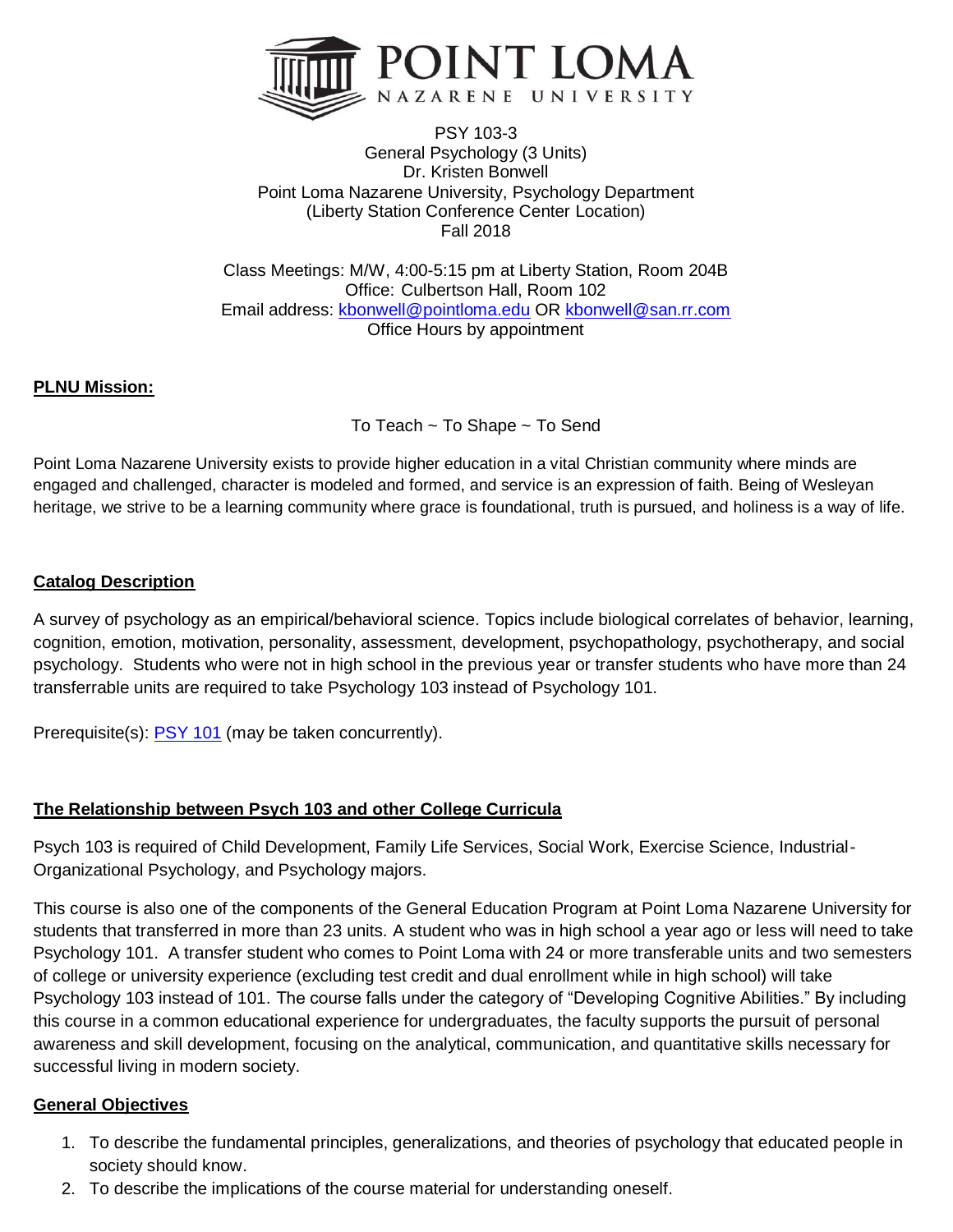- 3. To demonstrate the ability to apply course material to improve critical thinking.
- 4. To develop and describe points of view and competencies needed by professionals in the field of psychology.

#### **Course Learning Outcomes (CLOs):**

| #1 Communication                                                                                                                                                                 | #2 Thinking and                                                                                                                                                                                                                                     | #3 Global Awareness                                                                                                                                                                                                          | #4 Information                                                                                                                                                                   |
|----------------------------------------------------------------------------------------------------------------------------------------------------------------------------------|-----------------------------------------------------------------------------------------------------------------------------------------------------------------------------------------------------------------------------------------------------|------------------------------------------------------------------------------------------------------------------------------------------------------------------------------------------------------------------------------|----------------------------------------------------------------------------------------------------------------------------------------------------------------------------------|
| <b>Skills</b>                                                                                                                                                                    | Reasoning                                                                                                                                                                                                                                           |                                                                                                                                                                                                                              | <b>Competency</b>                                                                                                                                                                |
| After taking this class,<br>students will describe<br>and apply major<br>concepts and theories<br>of psychology in<br>writing or in other<br>forms of effective<br>presentation. | After taking this class,<br>students will be able to<br>use scientific reasoning<br>and knowledge base in<br>psychology to interpret<br>psychological<br>phenomena, investigate<br>psychological issues,<br>and/or solve<br>psychological problems. | After taking this class,<br>students will be able to<br>incorporate sociocultural<br>factors into scientific<br>inquiry and demonstrate<br>awareness of the<br>influence of<br>sociocultural diversity<br>on human behavior. | After taking this<br>class, students will<br>be able to use the<br>internet, journals, and<br>seminal works to<br>conduct academic<br>research on major<br>topics in psychology. |

#### **The following assignments will help you achieve the Learning Outcomes above.**

| Paper: | <b>Communication Skills</b><br>Thinking and Reasoning<br><b>Global Awareness</b>   |  |
|--------|------------------------------------------------------------------------------------|--|
| Exams: | <b>Information Competency</b><br>Thinking and Reasoning<br><b>Global Awareness</b> |  |

#### **Course Credit Hour Information:**

In the interest of providing sufficient time to accomplish the stated Course Learning Outcomes, this class meets the PLNU credit hour policy for a 3 unit class delivered over 16 weeks. Specific details about how the class meets the credit hour requirement can be provided upon request.

#### **The Purpose of the Classroom**

As you are well aware, college students are expected to learn a large proportion of the content of the course from study of the textbook. This is why most students are expected to study a minimum of two hours per class in order to achieve a "C" in the course. Therefore, the purpose of class time is not to help those who do not have enough time to study by lecturing directly from the textbook. This would only bore those students who have studied the reading assignment for the day. Below are what I view as the purpose of the classroom experience:

- 1. A relationship exists between the professor and student in the classroom. It is my job to make the information as practical as possible. I can only do this by listening to your questions, practical application speeches, etc.
- 2. I will use the lecture method to help make practical seemingly impractical information.
- 3. We will use the discussion method to help you clarify your viewpoints by getting into depth on an issue.
- 4. We will use the classroom to hear how others are integrating the concepts of psychology into their lives.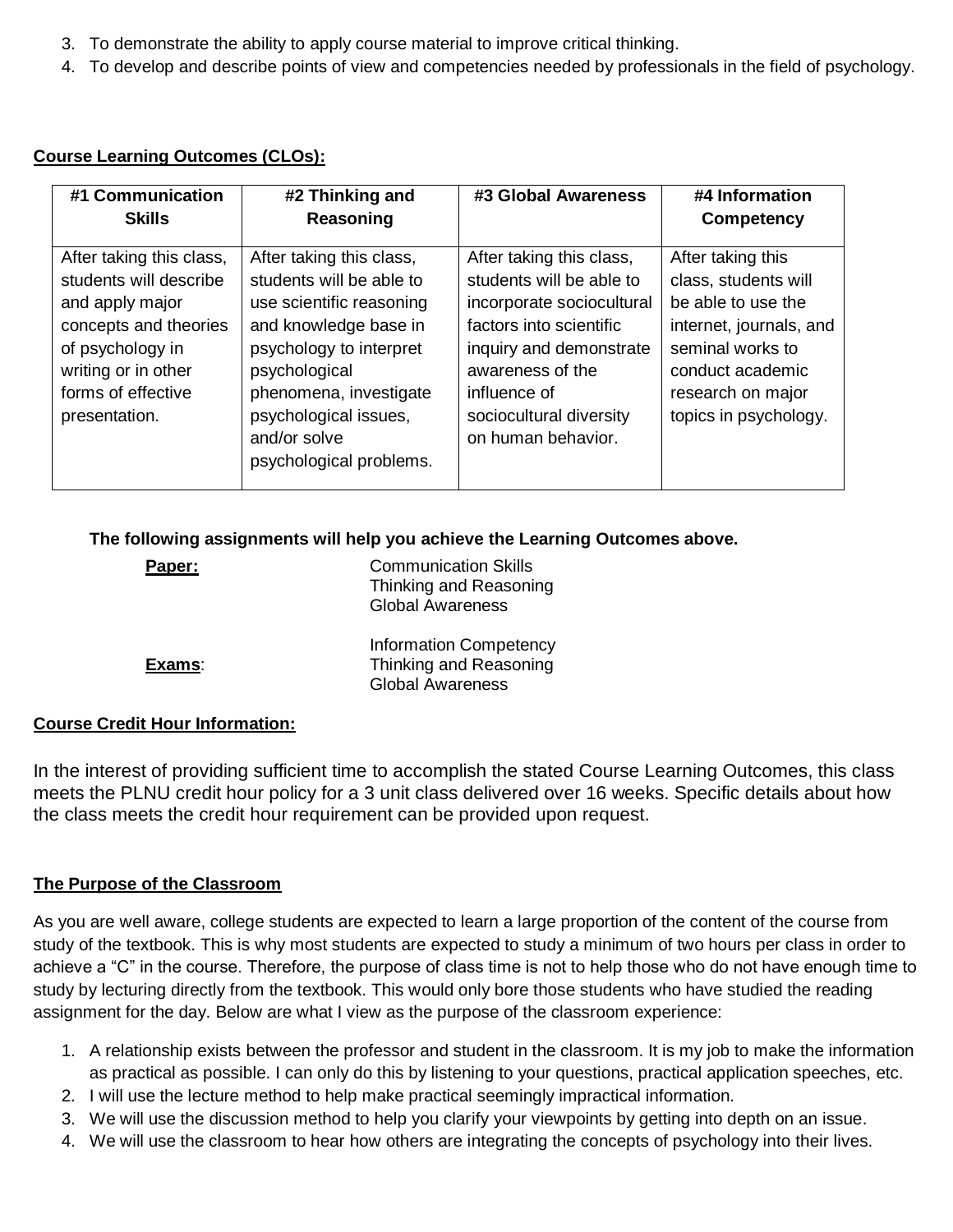

# **Required Textbook**

Huffman, K. & Dowdell, K. (2015). *Psychology in Action* (11<sup>th</sup> ed.). Wiley.

ISBN: 978-1118801536 (paperback) OR 78-1119000594 (e-textbook) OR 978- 1119049760 (hardcover) etc.

| <b>Required Materials:</b>                                                     |  |
|--------------------------------------------------------------------------------|--|
| 1. Note-taking materials<br>(e.g., paper & pen/pencil).                        |  |
| 2. Bring required text to<br>class.                                            |  |
| 3. Bring pencil and eraser<br>for exams. Scantrons<br>(#882) will be provided. |  |
|                                                                                |  |



### **Academic Accommodations**

While all students are expected to meet the minimum academic standards for completion of this course as established by the instructor, students with disabilities may require academic accommodations. At Point Loma Nazarene University, students requesting academic accommodations must file documentation with the Disability Resource Center (DRC), located in the Bond Academic Center. Once the student files documentation, the Disability Resource Center will contact the student's instructors and provide written recommendations for reasonable and appropriate accommodations to meet the individual needs of the student. This policy assists the university in its commitment to full compliance with Section 504 of the Rehabilitation Act of 1973, the Americans with Disabilities (ADA) Act of 1990, and ADA Amendments Act of 2008, all of which prohibit discrimination against students with disabilities and guarantees all qualified students equal access to and benefits of PLNU programs and activities.

### **Attendance**

 $\overline{a}$ 

This course will strictly follow the PLNU attendance policy as specified in the University Catalog. Please note the following key points and elaborations of the attendance policy.

• "There are no allowed or excused absences except when absences are necessitated by certain Universitysponsored activities and are approved in writing by the Provost."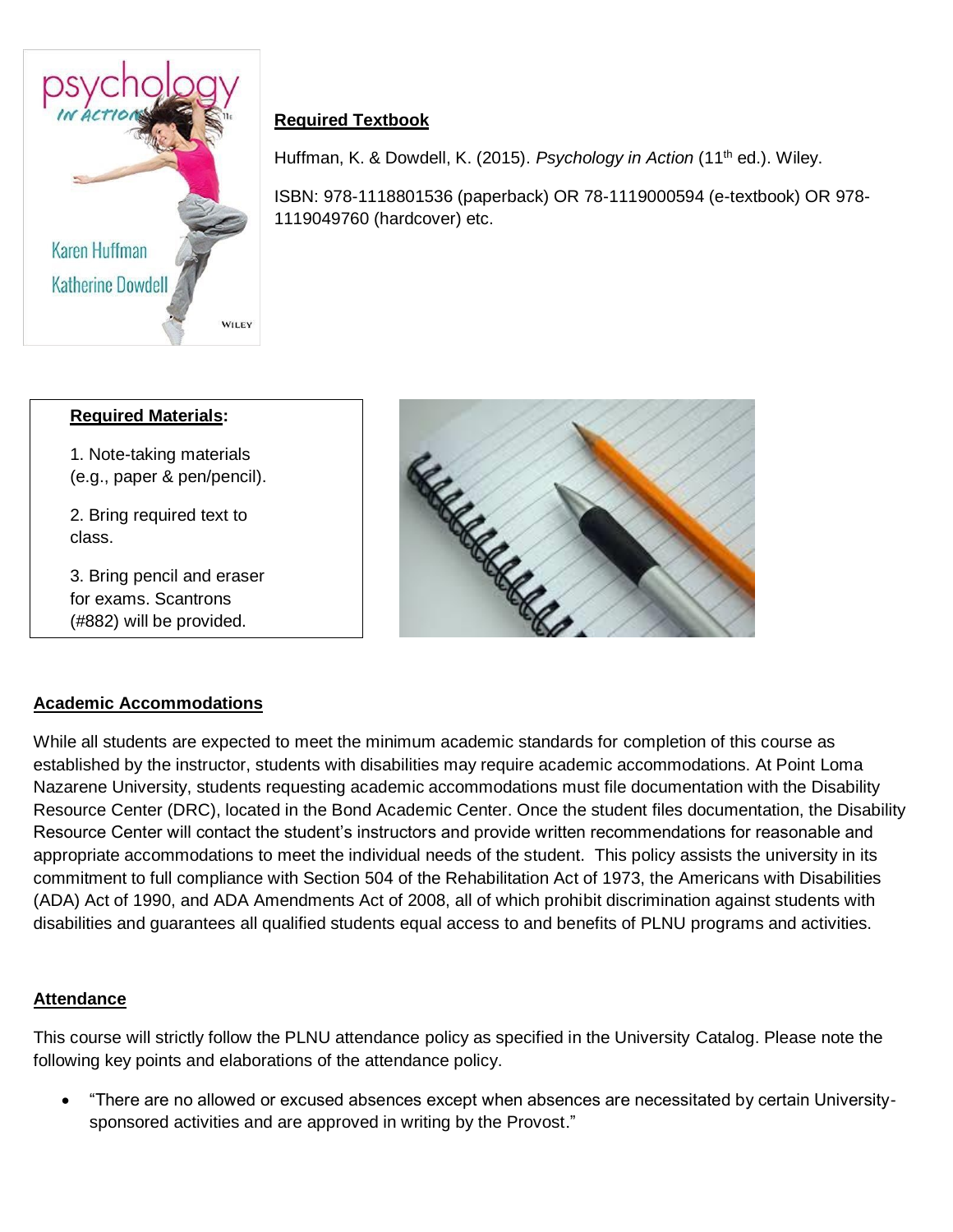- You are not excused for being ill. Illness does not comprise an excused absence. You are not excused from class if you have a Doctor's appointment. You are not excused from class if you have a Doctor's excuse. The University allows you four absences for these (and other) situations outside your control.
- University-sponsored activities that are approved in writing by the Provost usually are for NAIA events for student athletes and occasionally field trips for other PLNU courses.
- When you are **absent** in this class **three times** (for any cause), a Notice of Deenrollment will be sent to the Vice Provost for Academic Administration. **Your fourth absence will result in deenrollment.**
- Save your absences for situations that are outside of your control. Do not consider your allowable absences as the number of times that you can miss class without being deenrolled. If you become ill after you used your allowable absences you will be deenrolled from the course.

### **Final Exam Policy**

Successful completion of this class requires taking the final examination **on its scheduled day**. The final examination schedule is posted on the [Class Schedules](http://www.pointloma.edu/experience/academics/class-schedules) site and noted on the class schedule below. No requests for early examinations or alternative days will be approved.

### **PLNU COPYRIGHT POLICY**

Point Loma Nazarene University, as a non-profit educational institution, is entitled by law to use materials protected by the US Copyright Act for classroom education. Any use of those materials outside the class may violate the law.

### **PLNU ACADEMIC HONESTY POLICY**

Students should demonstrate academic honesty by doing original work and by giving appropriate credit to the ideas of others. Academic dishonesty is the act of presenting information, ideas, and/or concepts as one's own when in reality they are the results of another person's creativity and effort. A faculty member who believes a situation involving academic dishonesty has been detected may assign a failing grade for that assignment or examination, or, depending on the seriousness of the offense, for the course. Faculty should follow and students may appeal using the procedure in the university Catalog. See [Academic Policies](http://catalog.pointloma.edu/content.php?catoid=18&navoid=1278) for definitions of kinds of academic dishonesty and for further policy information.

### **PLNU ACADEMIC ACCOMMODATIONS POLICY**

If you have a diagnosed disability, please contact PLNU's Disability Resource Center (DRC) to demonstrate need and to register for accommodation by phone at 619-849-2486 or by e-mail at **DRC@pointloma.edu.** See Disability [Resource Center](http://www.pointloma.edu/experience/offices/administrative-offices/academic-advising-office/disability-resource-center) for additional information.

### **PLNU ATTENDANCE AND PARTICIPATION POLICY**

Regular and punctual attendance at all classes is considered essential to optimum academic achievement. If the student is absent from more than 10 percent of class meetings, the faculty member can file a written report which may result in de-enrollment. If the absences exceed 20 percent, the student may be de-enrolled without notice until the university drop date or, after that date, receive the appropriate grade for their work and participation. See [Academic Policies](http://catalog.pointloma.edu/content.php?catoid=18&navoid=1278) in the Undergraduate Academic Catalog.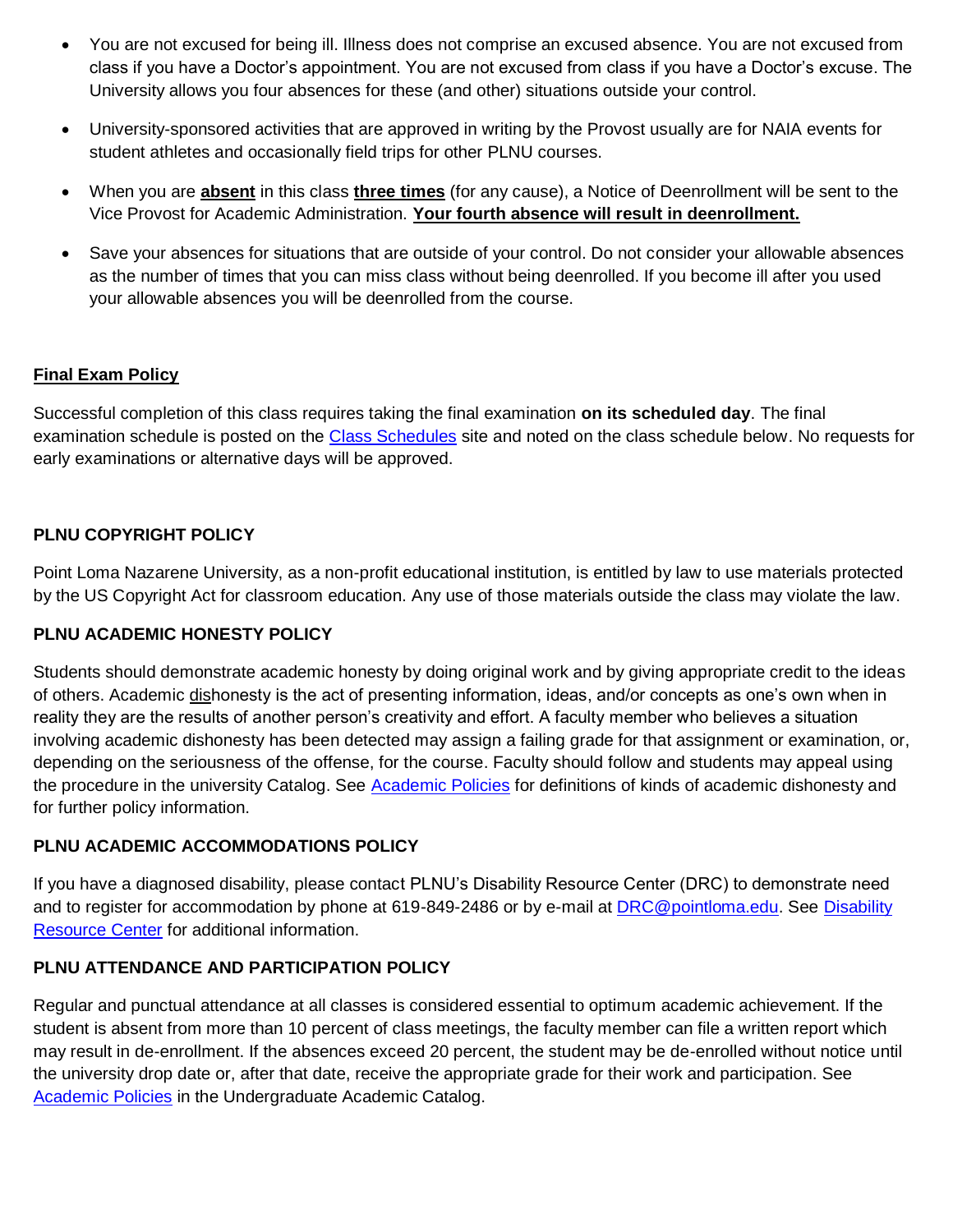| <b>Grade Composition</b>                               | %/Points                                           | <b>Course Grade Scale:</b>                                                         |                                                  |                              |
|--------------------------------------------------------|----------------------------------------------------|------------------------------------------------------------------------------------|--------------------------------------------------|------------------------------|
| Participation                                          | 13.3% (40 pts)                                     | <b>Total Points</b><br>$277 - 300$ points                                          | $\frac{\%}{\sqrt{2}}$<br>$(93-100\%)$            | Grade                        |
| Test 1<br>Test 2<br>Test 3<br>(Drop lowest of 4 tests) | 16.6% (50 pts)<br>16.6% (50 pts)<br>16.6% (50 pts) | $269 - 276$ points<br>$263 - 268$ points<br>$251 - 262$ points<br>239 - 250 points | $(90-92%)$<br>$(88-89%)$<br>(84-87%)<br>(80-83%) | A<br>A -<br>$B +$<br>B<br>B- |
| <b>Case Presentation</b>                               | 4% (12 pts)                                        | $230 - 238$ points<br>$209 - 229$ points                                           | $(77-79%)$<br>$(70-76%)$                         | $C +$<br>C.                  |
| Paper                                                  | 13.3% (40 pts)                                     | 194 - 208 points<br>$185 - 193$ points                                             | (65-69%)<br>(62-64%)                             | C-<br>D+                     |
| Final Essay (Psych. & You)                             | 2.7% (8 pts)                                       | $149 - 184$ points<br>$<$ 148 points                                               | $(50-54%)$<br>(49% or below)                     | D -<br>F                     |
| <b>Cumulative Final Exam</b>                           | 16.6% (50 pts)                                     |                                                                                    |                                                  |                              |
| *300 total possible points                             |                                                    |                                                                                    |                                                  |                              |

\*4 tests, drop lowest;

\*3 highest tests count in grade computation

If you need to miss a test for any reason, you will need to **notify the professor prior to the examination** for consideration to be administered a make-up test (if you fail to do so you will receive a 0% on the test and it will be dropped as your lowest test grade). If a make-up test is administered there will be a **10% penalty** (unless the absence is associated with a University-sponsored activity that is approved in writing by the Academic Provost).

All students are expected to meet the standards for this course as set by the instructor. However, students with learning disabilities who may need accommodations should discuss options with the Academic Support Center (ASC) during the first two weeks of class. The ASC will contact professors with suggestions related to classroom needs and accommodations. Approved documentation must be on file in the ASC prior to the start of the semester.

### **Participation (40 points)**

Class attendance entails more than making an appearance; it involves paying attention, taking notes, asking questions, arriving to class prepared to discuss the topic being covered, engaging in classroom activities/exercises and being courteous to all class members.

### **Tests (150 pts total)**

There will be four non-cumulative tests for the course. Each test will consist of 50 multiple-choice questions (50 points total) and will cover all assigned reading, lecture material, and other material presented in class (e.g., discussions, videos, and films). Your highest three test scores (of the four tests) will count towards your final grade (the lowest will automatically be dropped). The four tests will be held during regular class periods. The date and time of the cumulative final examination is noted below.

If a student does not attend class and take an exam on the scheduled day, that exam will be dropped. If this occurs on a second occasion, the exam score will be zero, and so on. Make-up exams are not allowed.

### **Written & Oral Case Presentation (12 points)**

You and a partner will write and present a case demonstrating your understanding and application of the course material. Instructions and grading criteria will be presented in class.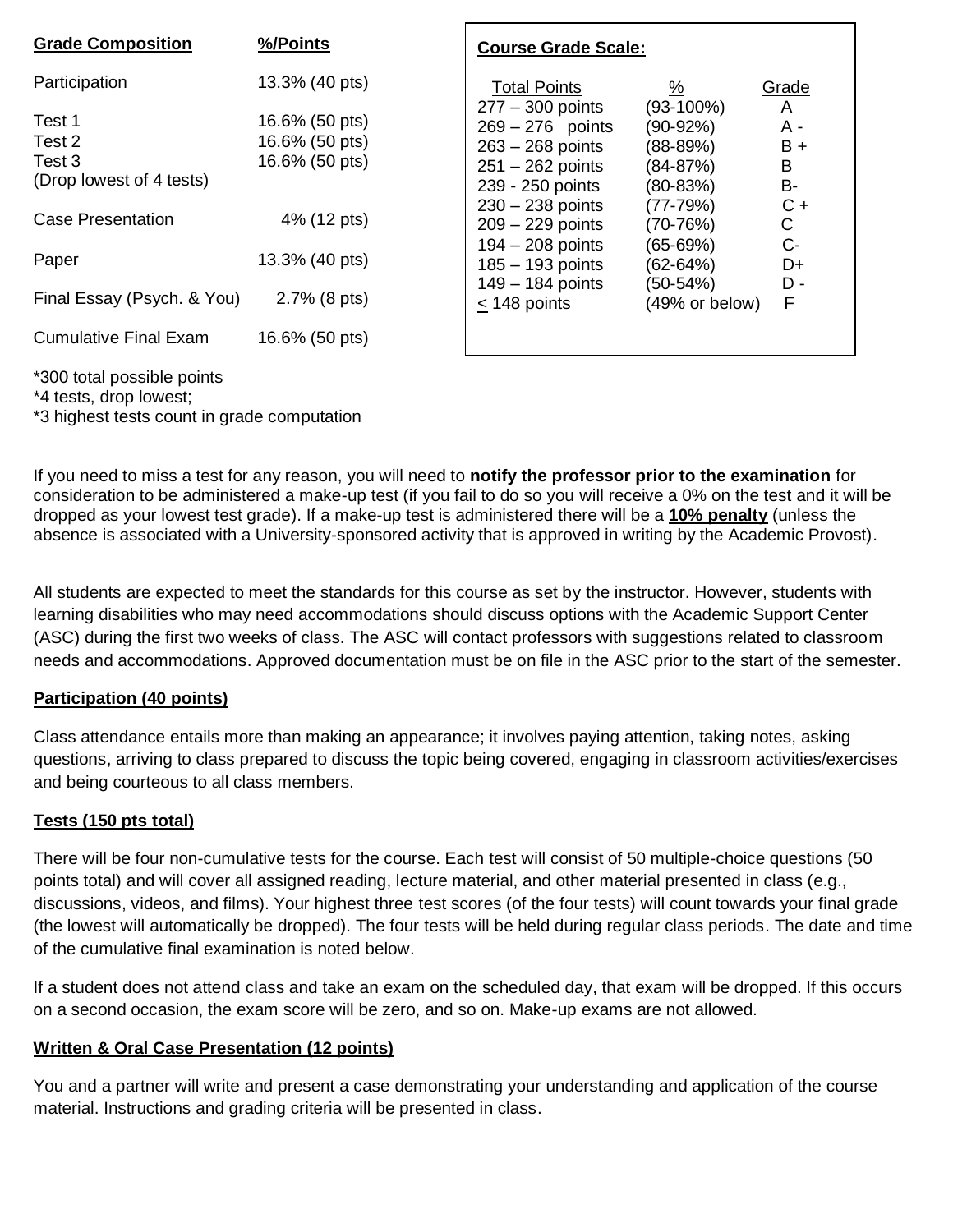# **APA Research Paper (40 points)**

The paper is due on Monday, November 5<sup>th</sup> at the beginning of class</u>. Please provide a hard-copy of your paper. The rubric will be distributed and reviewed in class, and it is posted under "Files" in Canvas.

**Late Work**: Work is considered late if it is not turned at the specified time on the day it is due and points will be deducted from the grade. If it is turned in by the next day (i.e. 24 hours late) it is due, **5%** will be deducted. If it is turned in by the next day of class at the beginning of class, **10%** will be deducted. After that **20%** will be deducted. Once work has been returned to the class, late work will not be accepted. Further, no late work will be accepted after the final day of class.

## **Final Essay "Psychology and You: Three Components" (8 points)**

Objective: Demonstrate an understanding of self that fosters personal wellbeing Instructions:

1. Write an essay explaining how insights from psychology can tell you more about yourself, other people, or your relationships. In your essay, be sure to…

a. Choose three concepts from this course that involve you or your life in some way (e.g., depression, stress, cognition, etc.). Define them in your own words.Explain why you chose to include each of those three concepts. Be sure to discuss how each concept affects you/your life on a personal level.

b. Describe how learning about these concepts can help you thrive and achieve personal well being. Include examples of how this course gave you insight on how to better thrive on a personal level.

- 2. Be sure to write approximately 500 words.
- 3. Turn your assignment in electronically on Canvas

|                | Final Essay Criteria                                                                                                                                                                                                                                                                                                               | Score |
|----------------|------------------------------------------------------------------------------------------------------------------------------------------------------------------------------------------------------------------------------------------------------------------------------------------------------------------------------------|-------|
| 1a: Why these? | Clear/concise; relates three concepts to own life<br>$\bullet$<br>(4 points)<br>Somewhat clear/concise; relates at least two<br>concepts to own life (3 points)<br>Clarity needs work and relates one or fewer<br>concepts to own life (2 points)<br>Off topic (1 points)                                                          | ΙД    |
| 1b: Thriving   | Provides clear picture of how course content<br>$\bullet$<br>fosters personal wellbeing and uses at least one<br>personal example per concept (4 points)<br>Somewhat clear picture or fewer than one<br>personal example per concept (3 points)<br>Pictures needs work and examples not used (2<br>points)<br>Off topic (1 points) | /4    |
| Total          |                                                                                                                                                                                                                                                                                                                                    | /8    |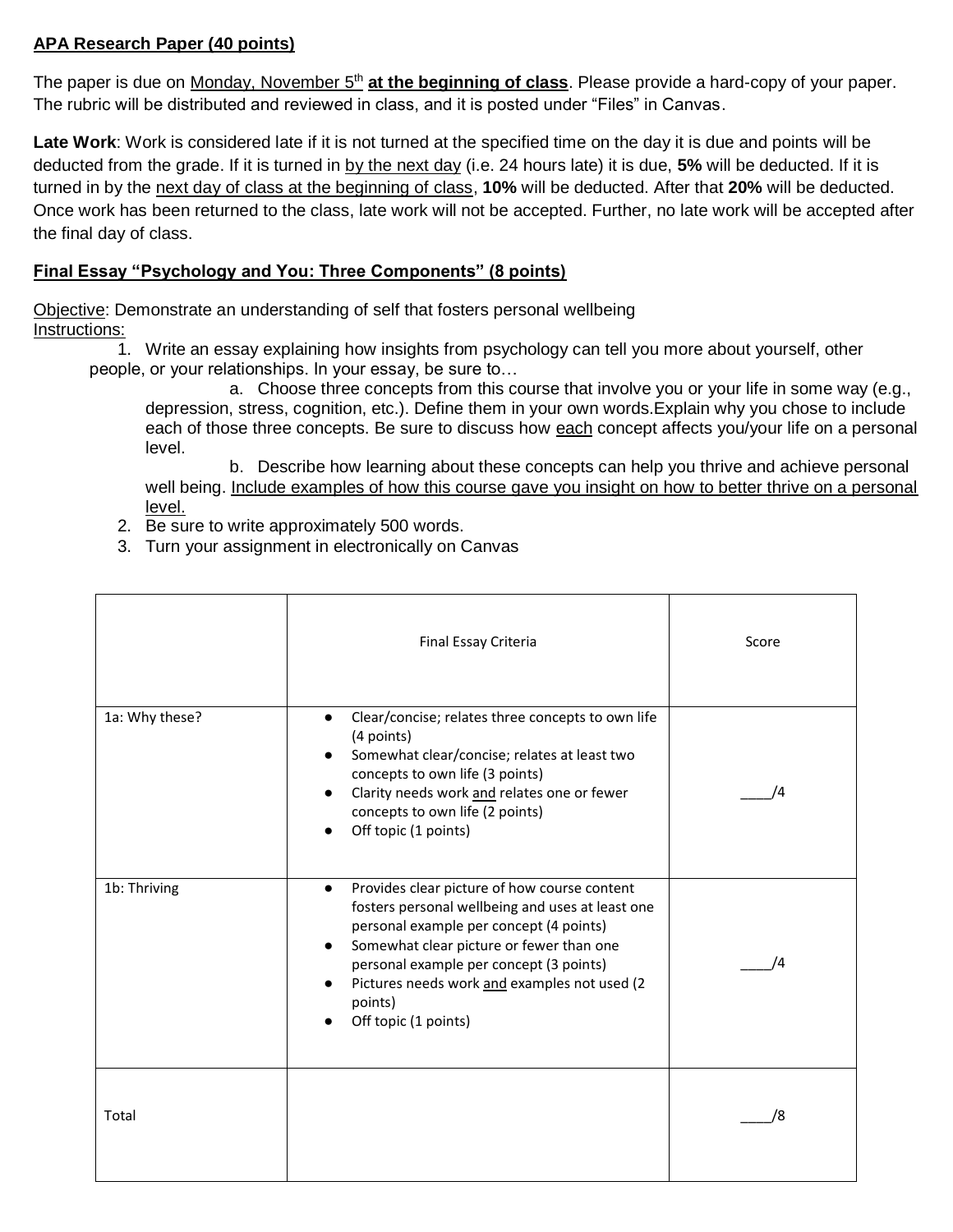## **Cumulative Final Exam (50 points)**

There will be one cumulative final exam for the course. It will consist of 50 multiple-choice questions (50 points total) and will cover all assigned reading, lecture material, and other material presented in class (e.g., discussions, videos, and films).

## **Possible Hints to Successful Performance**

Many students do poorly in this class because they have memorized the basics of the important concepts but they have not learned how to accurately use these concepts to solve problems. The best way to understand a concept is to **think of examples to illustrate the concept**. Of course, your example needs to be accurate. Feel free to give your example to the professor to discuss in class.

Another dilemma frequently experienced by students who do poorly on the tests is a difficulty utilizing problemsolving skills. Specifically, they do not how to approach solving a multiple choice question. Students pursuing graduate studies will likely encounter (important) multiple-choice exams for the next 5-10 years of their lives, so this skill will be a valuable one to acquire.

Reviewing tests is often a useful learning strategy and will likely help student performance on the final cumulative exam. Tests will be reviewed in class during the class meeting following the exam. Further, tests will be available to look at by appointment for a period of up to one week following the examination. Contact the professor to review your test. Then, try to pinpoint one or two things that you can improve upon for the next test.

# **Classroom Philosophy**

The classroom experience will be good for you if you come ready to work. Your work is to pay attention, think, and ask questions.

The classroom experience is invaluable because:

- 1. You have the opportunity to learn directly from someone who has quite a bit of formal training and experiences.
- 2. You have the opportunity to learn directly from someone whose faith has been challenged by her formal education, but someone who still genuinely believes in Christ.
- 3. You have the opportunity to ask questions about things you do not understand in class or from your readings, especially as it relates to your Christian faith.
- 4. You have the opportunity to hear comments and questions from other fine individuals.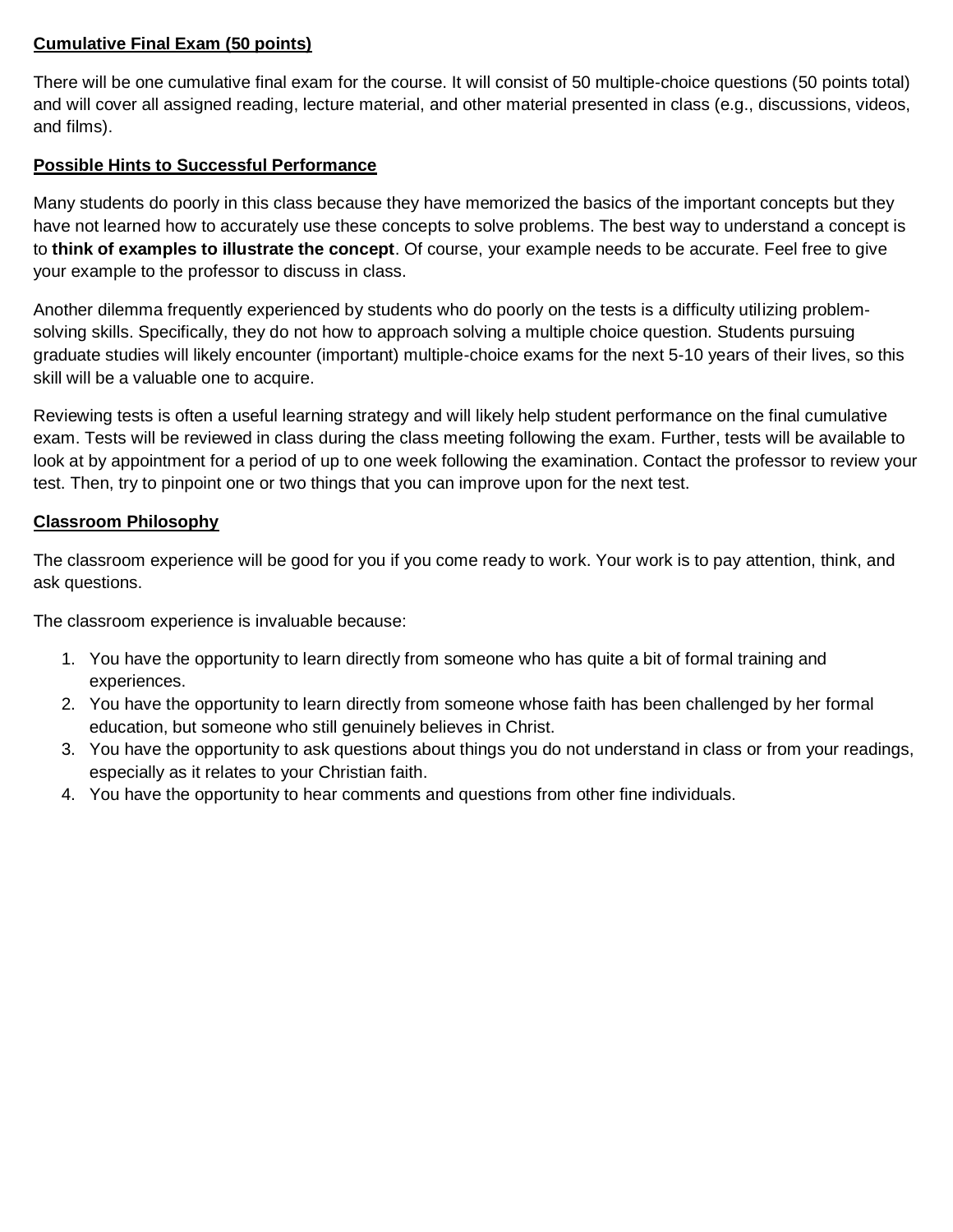|        | Monthly planner     |       |                                |  |
|--------|---------------------|-------|--------------------------------|--|
| Pinday | Jasky Widesky Justy | Today | <b><i><u>Galankrip</u></i></b> |  |
|        |                     |       |                                |  |
|        |                     |       |                                |  |
|        |                     |       |                                |  |
|        |                     |       |                                |  |

# **CLASS SCHEDULE**

(subject to minor modifications) M/W [8/28/18 (Mon. Schedule) through Friday 12/14/18]

| <b>Week</b>    |                        | <b>Scheduled Lecture Topics</b>                     | <b>Required Reading</b> |
|----------------|------------------------|-----------------------------------------------------|-------------------------|
| $\mathbf 1$    | $8/28$ (T)             | Intro./Syllabus; Intro. & Research Methods          | Syllabus & Ch. 1        |
|                | $8/29$ (W)             | Intro. & Research Methods/Neuro & Bio Found.        | Chs. 1 & 2              |
| $\overline{2}$ | $9/3$ (M)<br>$9/5$ (W) | <b>HOLIDAY!</b><br>Neuroscience & Biological Found. | Ch. 2                   |
| 3              | $9/10$ (M)             | <b>Stress &amp; Health Management</b>               | Ch.3                    |
|                | $9/12$ (W)             | <b>EXAM1</b>                                        | Chs. 1, 2 & 3           |
| $\overline{4}$ | $9/17$ (M)             | <b>States of Consciousness</b>                      | Ch. 5                   |
|                | $9/19$ (W)             | Learning                                            | Ch.6                    |
| 5              | $9/24$ (M)             | Learning                                            | Ch. 6                   |
|                | $9/26$ (W)             | Memory                                              | Ch. 7                   |
| 6              | $10/1$ (M)             | Thinking, Language & Intelligence                   | Ch. 8                   |
|                | $10/3$ (W)             | <b>EXAM2</b>                                        | Chs. 5, 6, 7 & 8        |
| $\overline{7}$ | $10/8$ (M)             | Lifespan Development I & II                         | Chs. 9 & 10             |
|                | $10/10$ (W)            | Lifespan Development I & II                         | Chs. 9 & 10             |
| 8              | $10/15$ (M)            | Lifespan Development I & II                         | Chs. 9 & 10             |
|                | $10/17$ (W)            | <b>Gender &amp; Human Sexuality</b>                 | Ch. 11                  |
| 9              | $10/22$ (M)            | <b>Motivation &amp; Emotion</b>                     | Ch. 12                  |
|                | $10/24$ (W)            | <b>EXAM3</b>                                        | Chs. 9, 10, 11 & 12     |
| 10             | $10/29$ (M)            | Personality                                         | Ch. 13                  |
|                | $10/31$ (W)            | Personality ASSIGNMENT (Participation Pts)          | Ch. 13                  |
| 11             | $11/5$ (M)             | Personality, PAPER DUE                              | Ch. 13                  |
|                | $11/7$ (W)             | <b>Psychological Disorders</b>                      | Ch. 14                  |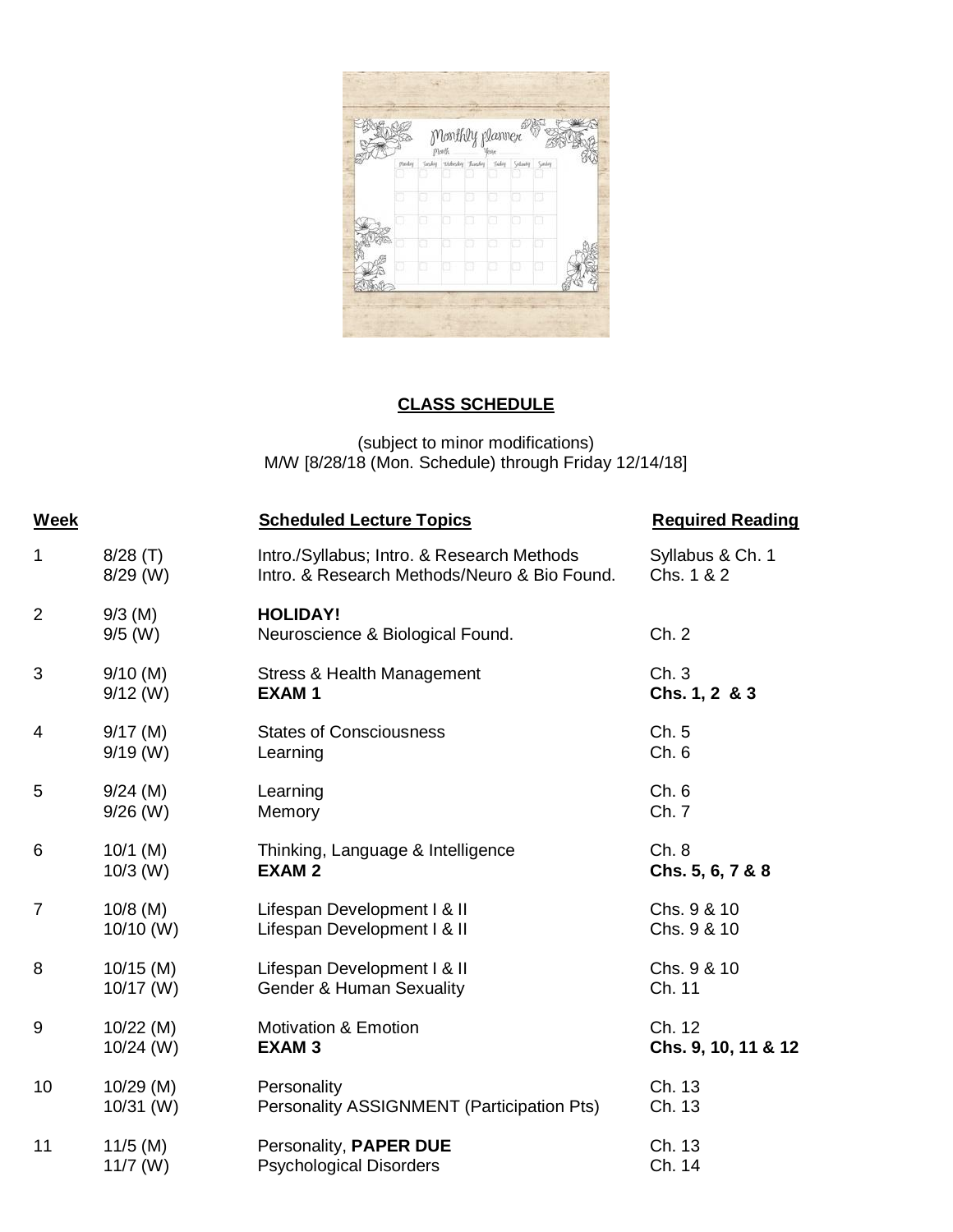| 12 <sup>°</sup> | $11/12$ (M)                | <b>Psychological Disorders</b>                                                                                                                     | Ch. 14               |
|-----------------|----------------------------|----------------------------------------------------------------------------------------------------------------------------------------------------|----------------------|
|                 | $11/14$ (W)                | Therapy                                                                                                                                            | Ch. 15               |
| 13              | $11/19$ (M)<br>$11/21$ (W) | Therapy<br><b>THANKSGIVING BREAK!</b>                                                                                                              | Ch. 15               |
| 14              | $11/26$ (M)                | Social Psychology                                                                                                                                  | Ch. 16               |
|                 | $11/28$ (W)                | EXAM <sub>4</sub>                                                                                                                                  | Chs. 13, 14, 15 & 16 |
| 15 <sub>2</sub> | $12/3$ (M)<br>$12/5$ (W)   | <b>EXAM 4 Review/Case Presentations</b><br>Reflection/Review Session/FINAL ESSAY DUE                                                               |                      |
| <b>Finals</b>   | 12/14/18                   | FINAL COMPREHENSIVE EXAM (Chs. 1-3, 5-16)                                                                                                          |                      |
| Week            | (FRIDAY)                   | $4:30 - 6:30$ pm $@$ LS 204B (our regular classroom)                                                                                               |                      |
|                 |                            | PLEASE NOTE: THIS IS THE FRIDAY OF FINALS WEEK. DO NOT<br>PURCHASE A TICKET HOME BEFORE THIS DATE. THIS IS THE ONLY<br>TIME YOU CAN TAKE THE EXAM. |                      |

**Welcome to what I hope will be an interesting, exciting and memorable experience!**